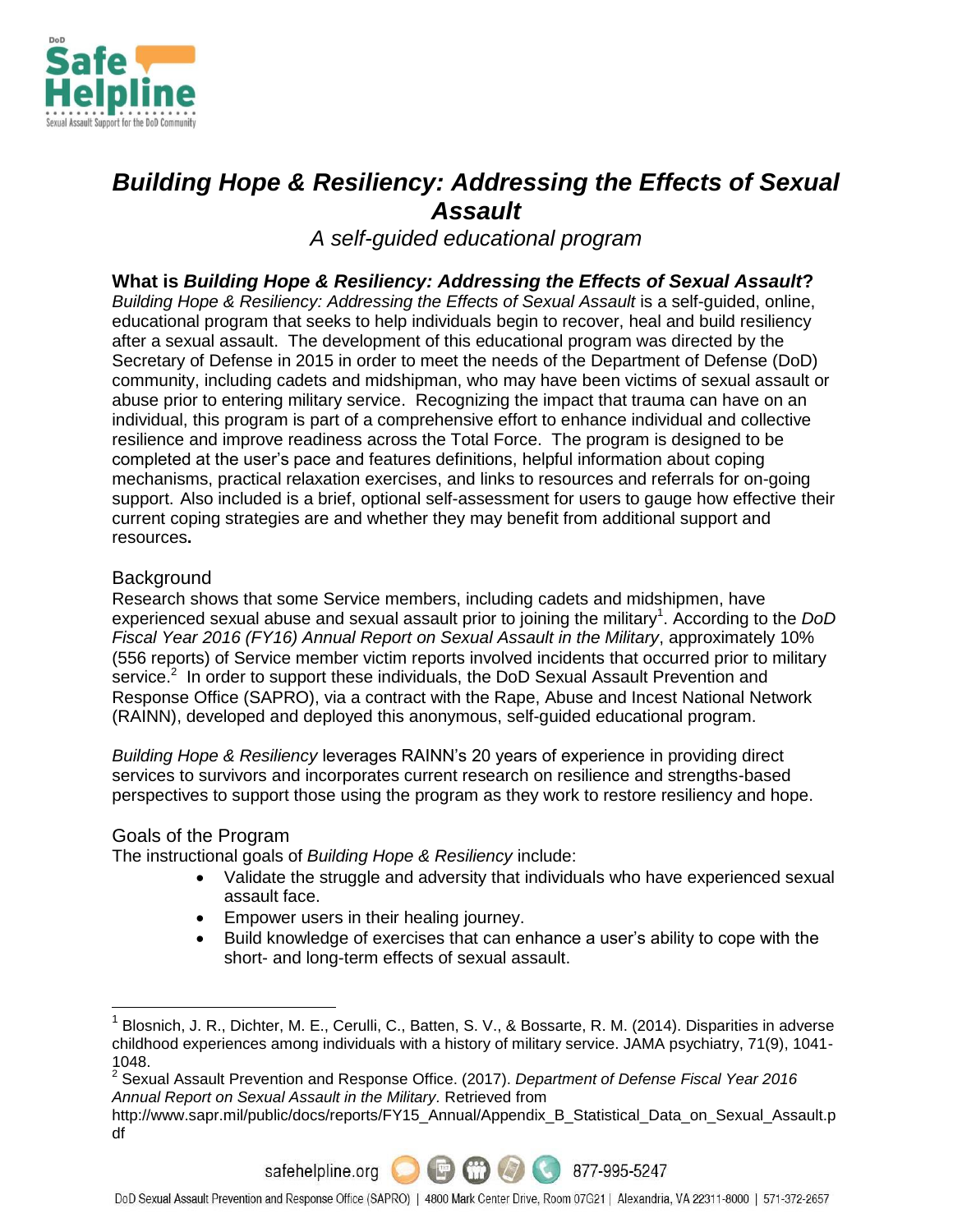

- Increase awareness and understanding of, and access to, available mental healthcare resources.
- Inspire hope for continuing personal growth.

## **What can a user expect when participating in the program?**

The program consists of five self-paced modules. The user can decide when they want to access the program and how long they wish to spend on each module. The entire course will take approximately one hour to complete. The program is accessible via the [Safe Helpline](https://safehelpline.org/)  [website](https://safehelpline.org/) (www.safehelpline.org) and the **[Safe Helpline App](https://safehelpline.org/about-mobile)** to ensure that anyone in the worldwide DoD community can easily access the content. In order to protect a user's anonymity, no personally identifiable information will be collected or stored, so users can feel safe and secure accessing the program. After completing the course, Sexual Assault Response Coordinators and Victim Advocates credentialed through the Defense Sexual Assault Advocate Certification Program (D-SAACP) can complete the course completion survey and provide their contact information in order to receive a certificate for one (1) hour of continuing education credit.

Module 1 – What Does Sexual Assault Look Like?

Individuals who have experienced sexual assault may have difficulty labeling what happened to them. This module provides examples and information of what sexual assault may look like to help users find language to describe their own story.

Topics include:

- Understanding sexual assault
- Defining consent
- Resources

#### Module 2 – What Are the Effects of Sexual Assault?

This module provides information that describes the body's response to trauma and explains different symptoms that survivors may experience. This information is intended to normalize and validate the user's individual experience, in order to help them develop a greater understanding of their personal triggers, and to deepen their self-awareness as they begin the healing process.

Topics include:

- Potential responses to trauma
- Emotional and physical symptoms a survivor may experience
- Behavior changes that may occur after trauma
- Triggers and how they can impact a survivor's healing process

#### Module 3 – How Can I Heal?

Trauma can affect an individual in profound ways. Sometimes, it can impact their relationships with others. This module highlights the characteristics of healthy relationships and equips users with tools to examine their personal boundaries within their own interpersonal interactions. The lesson also introduces realistic and practical coping mechanisms to help users gain control of their recovery. Users have the option to take a brief assessment to determine the effectiveness of their current coping strategies and whether they might benefit from additional support and resources.

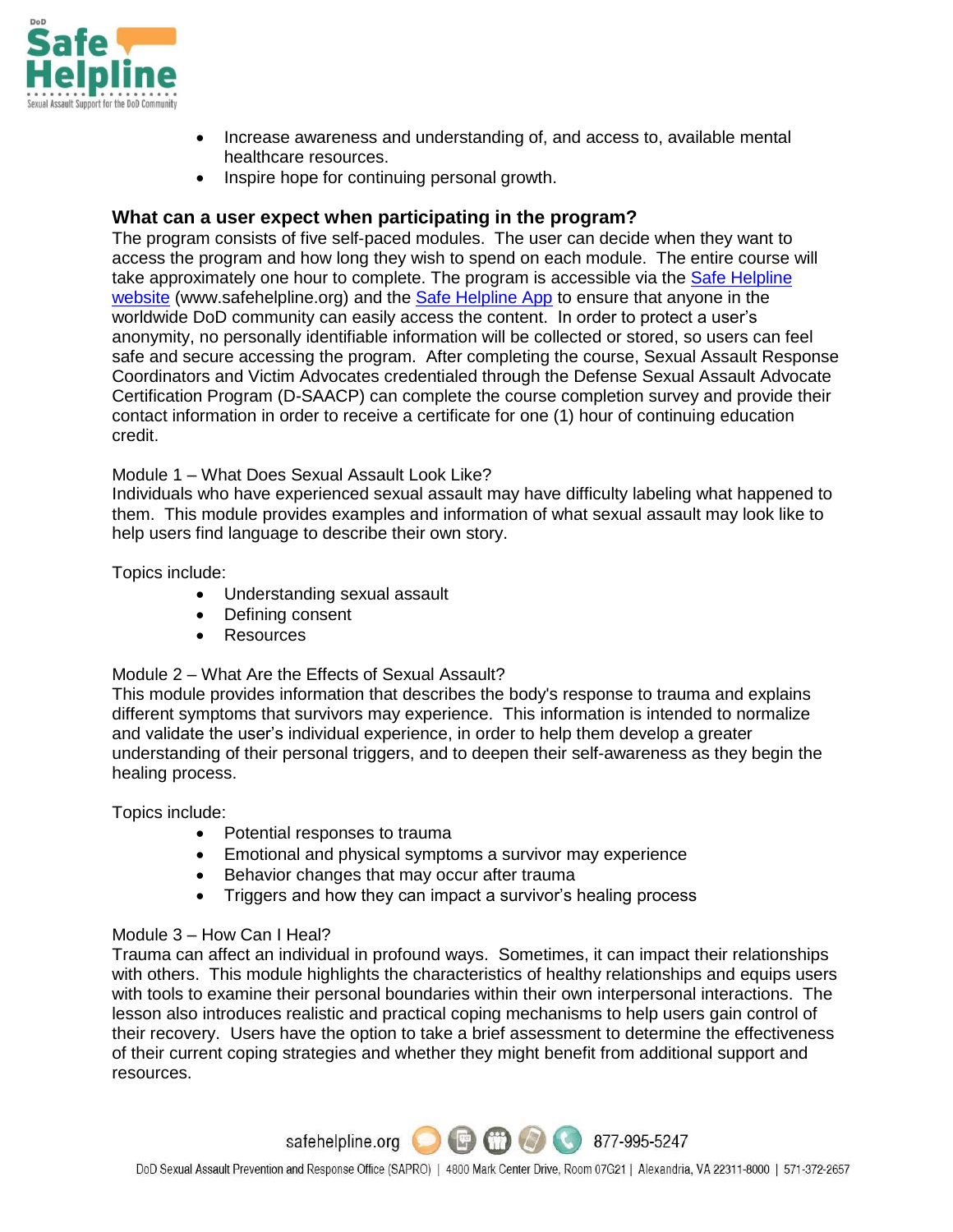

Topics include:

- Post-traumatic personal growth
- Recognizing strengths and positive emotions
- Coping strategies
- Healthy relationships
- Supportive resources and therapy

#### Module 4 – Relaxation Exercises

This module provides examples of relaxation exercises for users who feel triggered or overwhelmed in the moment. The exercises are just a few of the many that users may explore to determine what works best for them.

Topics include:

- Body awareness
- Muscle relaxation
- Mindful breathing

#### Module 5 – Resources and References

This module provides both military and non-military related resources to individuals who want to explore on-going support. This section also includes program content references for those who found certain sections particularly helpful and want to learn more. The information provided empowers the user to make the best choices for themselves and their recovery.

Topics include:

- Military resources
- Non-military resources
- All cited work within the program

## **How can a user access the online program?**

Users can learn about and anonymously access the online program both on a computer and on a mobile device. To access the program a user can visit the Building Hope page on the Safe Helpline website [https://www.safehelpline.org/building-hope-and-resiliency.](https://www.safehelpline.org/building-hope-and-resiliency)

Users that use the Safe Helpline app can also access the online program directly through the app page titled Building Hope in the "Learn" section of the app. To learn more about the Safe Helpline app and how to download it to your mobile device visit [https://www.safehelpline.org/about-mobile.](https://www.safehelpline.org/about-mobile)

The program is compatible with all standard browsers and iOS and Android devices, including older versions of Internet Explorer.

From the Building Hope specific webpage or Safe Helpline app, a user can access the program by clicking on the "Get Started" button at the top of the page. The user will then be redirected to [https://safehelpline.rainntrain.org.](https://safehelpline.rainntrain.org/Default.asp?)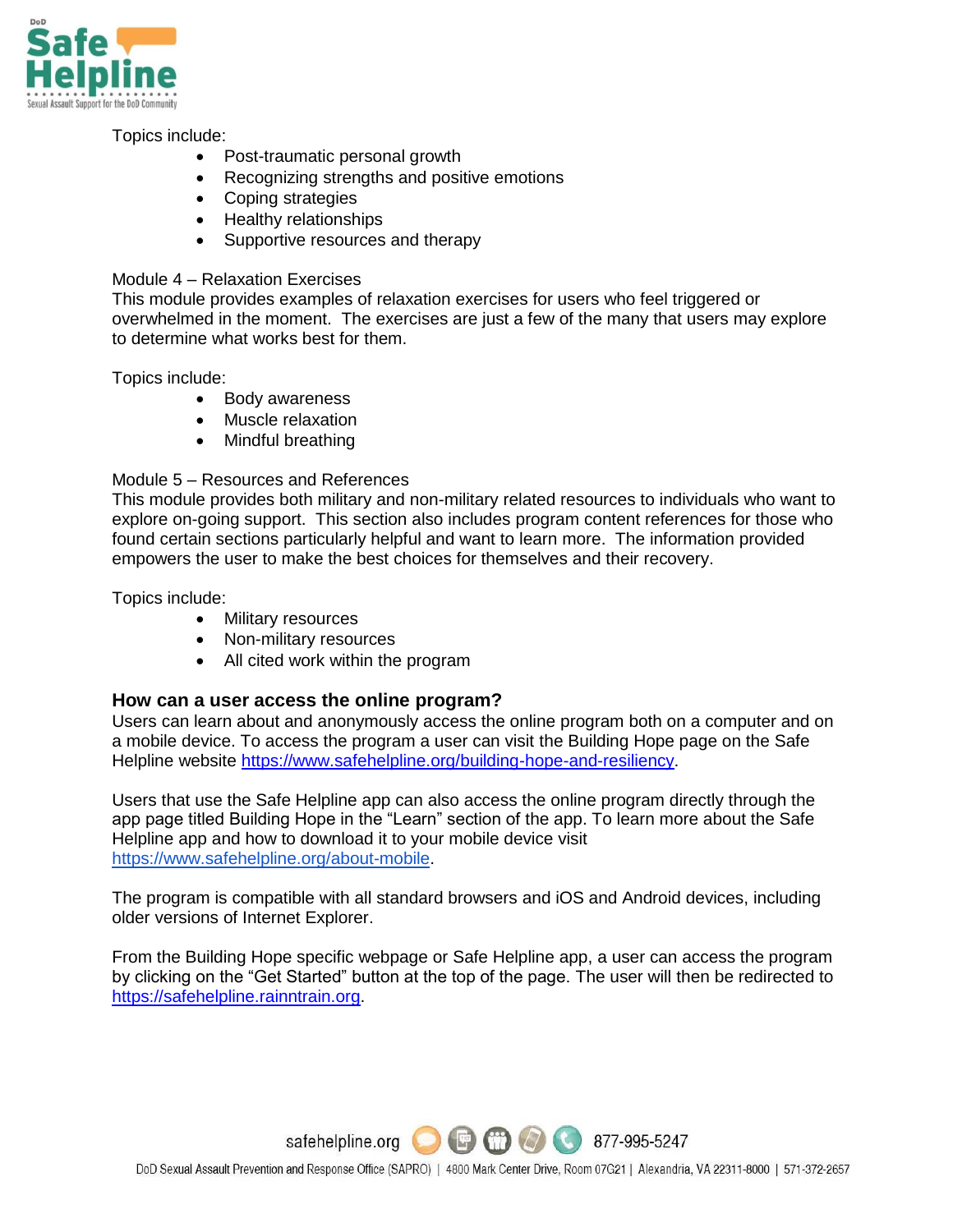

#### **Step 1.**

The user will be directed to [https://safehelpline.rainntrain.org](https://safehelpline.rainntrain.org/Default.asp?) where they will click the "register here" option to create a new account.

| DoD<br>Safe<br>Helpline<br>Sexual Assault Support for the DoD Community                                                                                                                                                                                                                     |                                                                           | Secure.<br>World wide.<br>Confidential.             |
|---------------------------------------------------------------------------------------------------------------------------------------------------------------------------------------------------------------------------------------------------------------------------------------------|---------------------------------------------------------------------------|-----------------------------------------------------|
| <b>HOME</b>                                                                                                                                                                                                                                                                                 |                                                                           | You are not logged in.<br>Language: English $\circ$ |
| If you are registering for a D-SAACP Continuing Education credit you will need to provide some personal<br>information when registering.<br>If you are NOT registering for D-SAACP Continuing Education credit, do NOT provide any personally identifiable<br>information when registering. | Username:<br>Password (case-sensitive):<br>Login<br>I forgot my password. | To create an account, register here.                |



DoD Sexual Assault Prevention and Response Office (SAPRO) | 4800 Mark Center Drive, Room 07G21 | Alexandria, VA 22311-8000 | 571-372-2657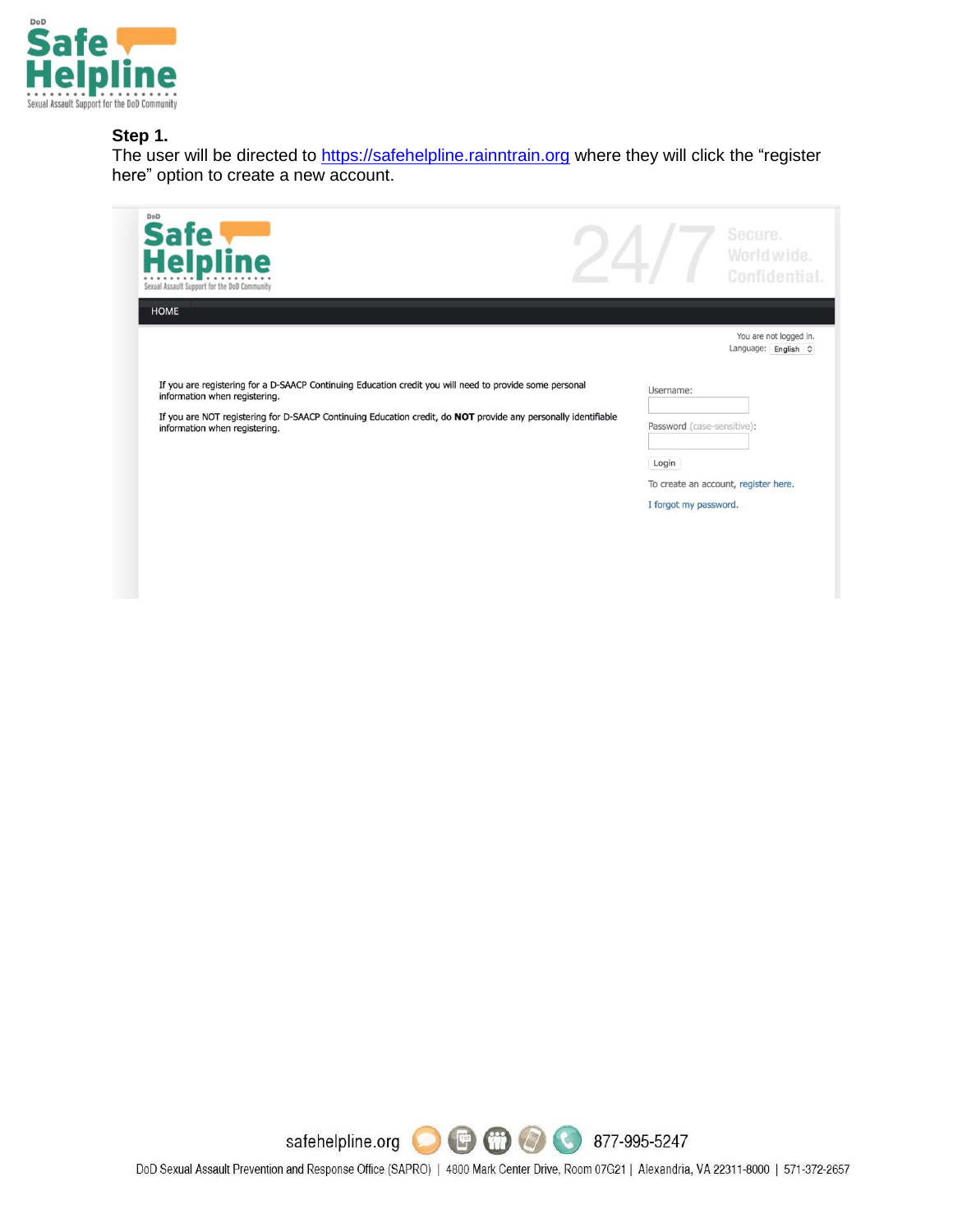

#### **Step 2.**

The user will be asked to provide a first and last name; note that a pseudonym should be used to maintain confidentiality. The user will next create a username and password that does not contain PII. Users should choose a username and password that they will remember so they can return and access the program again at a later date. Once they enter a username and password, the user will click "Create account" at the bottom of the page. Once set, these credentials will allow the user to start, stop, and return to any section of the program at any time.

| Create User Account                                                                                                                                                                                 |                                                                                                                             |              |                                                                          |  |
|-----------------------------------------------------------------------------------------------------------------------------------------------------------------------------------------------------|-----------------------------------------------------------------------------------------------------------------------------|--------------|--------------------------------------------------------------------------|--|
| <b>DETAILS</b>                                                                                                                                                                                      |                                                                                                                             |              |                                                                          |  |
| $\boldsymbol{\Omega}$                                                                                                                                                                               |                                                                                                                             |              |                                                                          |  |
| If you are registering for a D-SAACP Continuing Education credit please provide your real name and an email address that you regularly check in order to receive your certificate<br>of completion. |                                                                                                                             |              |                                                                          |  |
| If you are NOT registering for a D-SAACP Continuing Education credit, do NOT provide any personally identifiable information. Do NOT provide your real name or an email<br>address.                 |                                                                                                                             |              |                                                                          |  |
| Click My Account to see the courses. If you don't see any, wait a few minutes and check again.                                                                                                      |                                                                                                                             |              |                                                                          |  |
| Required items are marked with an asterisk (*).                                                                                                                                                     |                                                                                                                             |              |                                                                          |  |
| Name:                                                                                                                                                                                               | * First Name:                                                                                                               | Middle Name: | * Last Name:                                                             |  |
|                                                                                                                                                                                                     |                                                                                                                             |              |                                                                          |  |
| Email:                                                                                                                                                                                              |                                                                                                                             |              |                                                                          |  |
|                                                                                                                                                                                                     | * Username: • Must be at least 6 characters and no more than 25 characters.<br>· Cannot contain 'admin' or 'administrator'. |              |                                                                          |  |
|                                                                                                                                                                                                     | · Cannot contain a social security number.                                                                                  |              |                                                                          |  |
|                                                                                                                                                                                                     | * Password: . Must be at least 6 characters and no more than 25 characters.                                                 |              | · Cannot contain 'password', '123456', '654321' or contain the username. |  |
|                                                                                                                                                                                                     |                                                                                                                             |              |                                                                          |  |
|                                                                                                                                                                                                     | Confirm by entering again:                                                                                                  |              |                                                                          |  |

| Local Time Zone:                               | (GMT-5:00) Eastern Time (US & Canada) |                 | $\ddot{\circ}$                               |  |
|------------------------------------------------|---------------------------------------|-----------------|----------------------------------------------|--|
| Company:                                       |                                       |                 |                                              |  |
| Address:                                       | <b>Street Address:</b>                | n               |                                              |  |
|                                                | City:                                 | State/Province: | Postal Code:                                 |  |
|                                                |                                       |                 |                                              |  |
|                                                | Country:                              |                 |                                              |  |
|                                                | <b>UNITED STATES</b>                  |                 | $ \diamond\rangle$                           |  |
| Phone Number(s):                               | Primary Phone:                        |                 |                                              |  |
|                                                | <b>Create Account</b><br>Cancel       |                 |                                              |  |
| 3uild 4.15.0700 C 2002-2017 ICS Learning Group |                                       |                 |                                              |  |
|                                                |                                       |                 |                                              |  |
|                                                | $\cdots$                              |                 | <b>COLLA</b><br>$\sim$<br><b>COLLEGE AVE</b> |  |

safehelpline.org **DISCO CO** 877-995-5247

DoD Sexual Assault Prevention and Response Office (SAPRO) | 4800 Mark Center Drive, Room 07G21 | Alexandria, VA 22311-8000 | 571-372-2657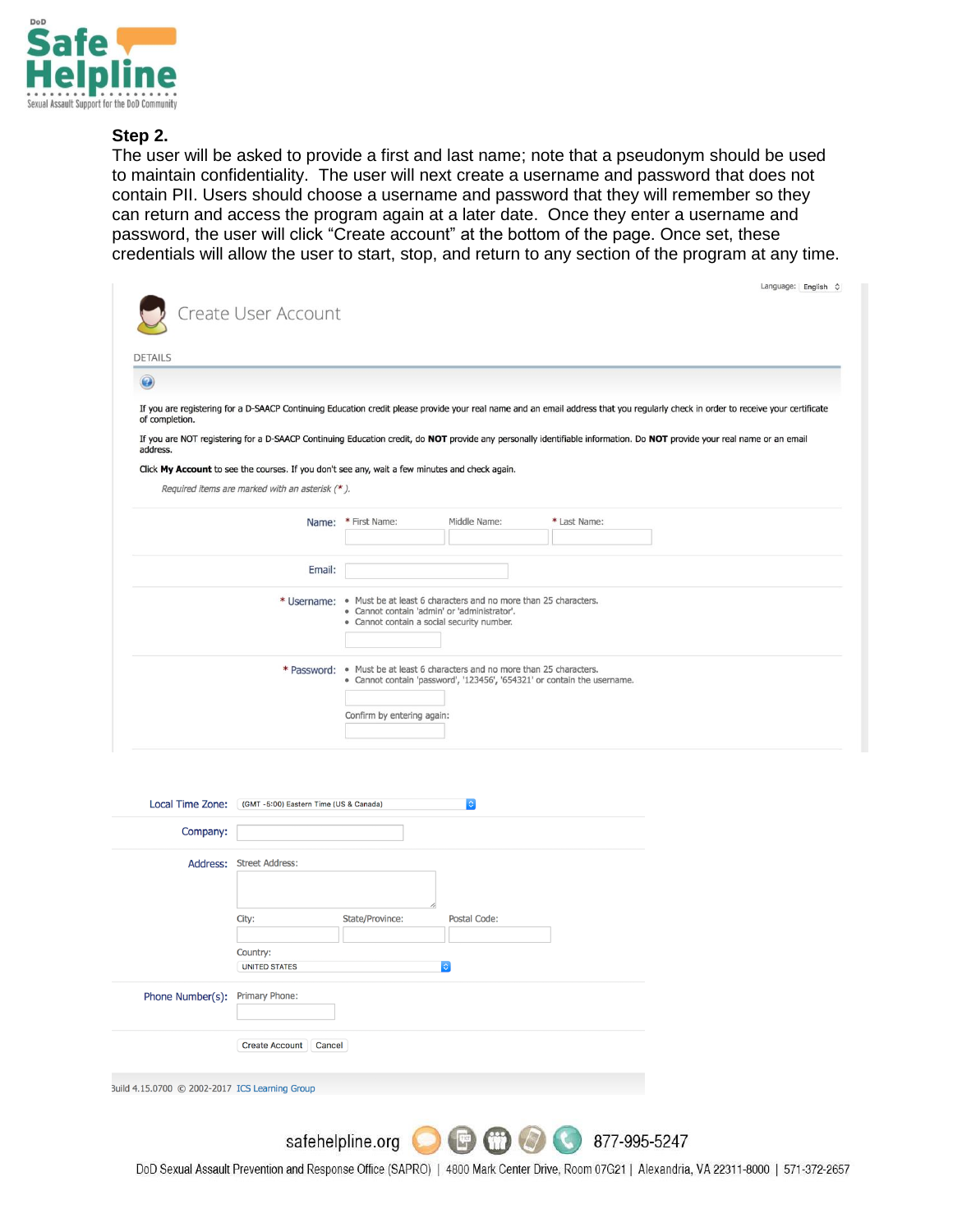

## **Step 3.**

The user will then be directed to the "Registration Completed" page and should click "Continue."

| Safe<br>Helpline<br>Sexual Assault Support for the DoD Community                                                                                               | Secure.<br>Worldwide.<br><b>Confidential</b>           |
|----------------------------------------------------------------------------------------------------------------------------------------------------------------|--------------------------------------------------------|
| HOME                                                                                                                                                           |                                                        |
| Create User Account<br><b>DETAILS</b><br>$\odot$<br>Required items are marked with an asterisk (*).                                                            | You are not logged in. // Login<br>Language: English ¢ |
| $\odot$<br><b>Registration Completed</b><br>Your user account has been created. In the future, log in by entering your Username and Password on the home page. |                                                        |
| Continue                                                                                                                                                       |                                                        |

### **Step 4.**

The user may now select "My Account" at the top of the page to view their account details.

| DoD<br>Safe<br>Helpline<br>. <b>.</b><br>Sexual Assault Support for the DoD Community          | Secure.<br><i><u>Morldwide</u></i><br>Confidential                         |
|------------------------------------------------------------------------------------------------|----------------------------------------------------------------------------|
| <b>HOME</b><br><b>MY ACCOUNT</b>                                                               |                                                                            |
| Click My Account to see the courses. If you don't see any, wait a few minutes and check again. | Logged in as lucy bell // Logout<br>English $\Leftrightarrow$<br>Language: |

## **Step 4.**

From the "My Account" page, the user will click the "Enrolled" tab where the program, *Building Hope & Resiliency*, will be listed. Click the "Go" button to launch a new window and begin the program.

| My Account                            |          |                |                               |
|---------------------------------------|----------|----------------|-------------------------------|
| LEARNING ACTIVITIES                   |          |                |                               |
| <b>ENROLLED (1)</b><br>COMPLETED (0)  |          |                |                               |
| Course A                              | Due Date | <b>Expires</b> | <b>Details</b><br><b>View</b> |
| <b>Building Hope &amp; Resiliency</b> | ٠        | Jan 18, 2027   | <b>GG</b>                     |
|                                       |          |                |                               |
|                                       |          |                |                               |